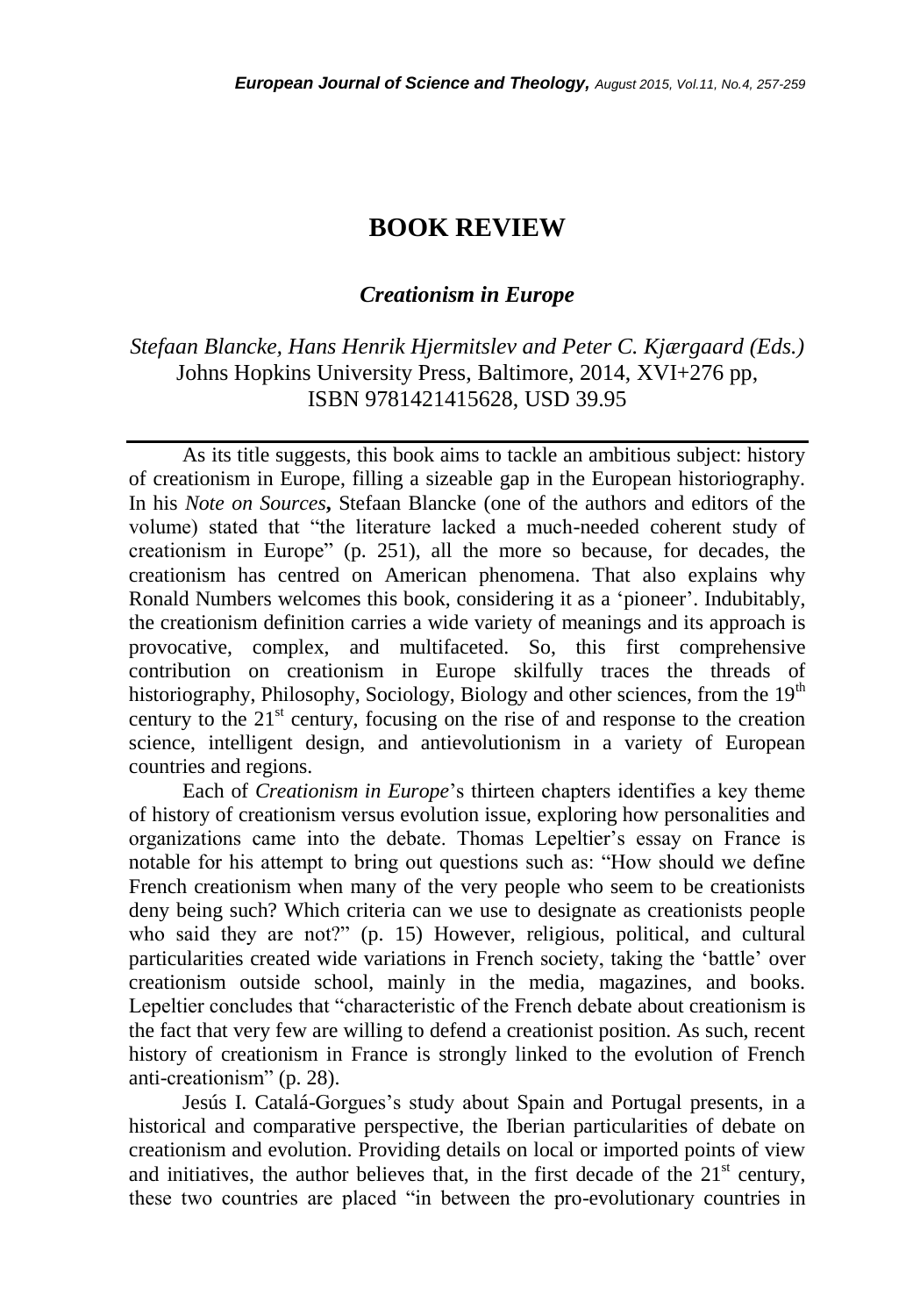northwestern Europe and the more antievolutionary contries of Eastern Europe" (p. 44). An interesting image of what people (individuals and organizations) in Britain think about evolution and creation is given by Joachim Allgaier. Based on both surveys and specific literature, the author brings to the fore not only the interplay of science and religion in British educational system, which has been of such value to the discussion of the media, but also the "growing, heterogeneous, and fragmented movement" (p. 60) of creationist attitudes in the United Kingdom.

The next chapters (*The Low Countries* and *Scandinavia*) have – similar to the case of Iberian Peninsula - the regional approach of creationism as their subject of study. With contributions ranging from  $D$ utch Calvinists' of the 19<sup>th</sup> century to events of 2011 in Belgium, the essay by Stefaan Blancke, Abraham C. Flipse, and Johan Braeckman is necessarily selective and eclectic in nature. It does highlight the cultural and social dimension of , heated debates', both among Christians and in the public domains. With regard to creationism in Scandinavia, the authors – Hans Henrik Hjermitslev and Peter C. Kjærgaard – argue that it "is a relatively marginalized phenomenon compared to most other European countries and especially to the United States" (p. 87). Despite the early Protestant responses to Darwinism', developed by the free churches' and supporters of scientific creationism or/and intelligent design, despite the Muslim students' criticism of evolutionary biology (especially of human evolution), the "influence of creationism, local as well as imported, is limited in Scandinavia and is likely to remain so without strong financial and political backing and greater activism among the relatively small member of religious fundamentalists in the region" (p. 99).

Turning to Germany, Ulrich Kutschera emphasizes how "a minority of religious enthusiasts have been able to exert its influence on the teaching of evolution in biology classes of public schools" (p. 121). His investigations show that the majority of population accepts naturalistic evolution. However, the regional difference is a specific feature of creationism in Germany: in the former East Germany ("which was communist and thus atheistic"), both creationism and intelligent design are unpopular, while in the states of former West Germany "creationists and adherents of intelligent design constitute a much larger percentage of the population" (p. 119). The essay also demonstrates the importance of school curricula and how the educations and local authorities are, or are not, shaping the debate on creationism and evolution.

The discussion of the history of creationism in Poland focuses on the internal and external mechanisms that have challenged and inspired new approaches of social and religious concerns. Bartosz Borczyk asserts that contrary to the antievolutionary wave in the  $19<sup>th</sup>$  century (when "Darwin's theory was often associated with progressive social movements, positivism, and early socialism and communism", in other words "a threat to the old, traditional way of life and the social order" – p. 129), the modern form of creationism in Poland was mostly imported from Western Europe and the United States. It is seen as marginal or "almost an exclusively Christian affair", as long as the "Polish